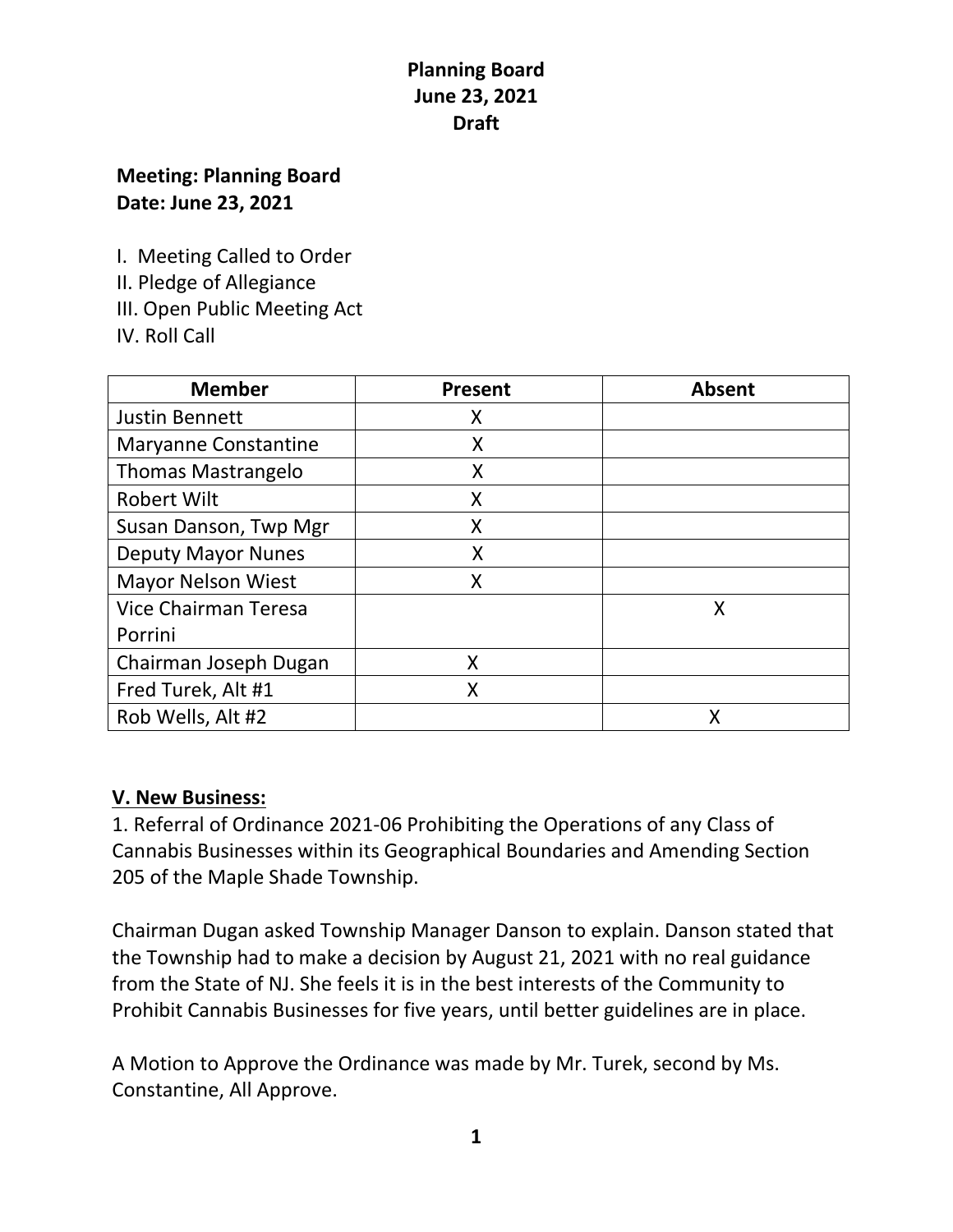2. **2860 route 73 South**-Block 174 Lot 2.03; Legacy Indoor Range and Armory, LLC;

P-21-03

Zone: Business Development (BD)

Existing Use: Currently Vacant. Most recent use was retail.

Proposed Use: Retail Armory Sales

Application: Change of Use

Brandon R Croker, Esq. presented the Application.

Legacy is a retail gun store currently located in Cinnaminson.

Their business has greatly increased and need a larger space.

They are seeking to relocate to Maple Shade. Although, Indoor Range is in their name, there will not be a Shooting Range on site.

They are seeking to rent the Retail Space next to Promaster Flooring that is owned by Mr. Stevens. There will be no change to the existing 7800 sq. foot building. They intend to only use approx. 4000 sq. feet of the Showroom Area.

Andrew Proctor and Melissa Deeney were sworn in by Board Attorney Boraske. Brandon R. Croker, Esq. asked Ms. Deeney to tell the Board about their Business. Ms. Deeney testified that Legacy has been in business for 6 years. They have achieved their Firearm and State Licenses.

All of the Firearms are kept in Vaults, with locks and deadbolts. They intend to control the environment.

Chairman Dugan asked Ms. Deeney how many employees would be working at any one time. Ms. Deeeney responded 2 employees that are both certified instructors. The instructors teach the new gunowners with dummy rounds at a local range. The hiring of the two new instructors has enable Ms. Deeney and Mr. Proctor to concentrate on sales and operation.

Chairman Dugan asked about the Hours of Operation: Ms. Deeney responded 9- 9-5pm Monday thru Friday, and 10-3pm on Saturday. Closed on Sunday.

Board Engineer Mr. Yoder went thru his review letter.

- 1. The parking Lot is in terrible condition.
- 2. The entrance and accessibility must be ADA Compliant.
- 3. The Trash enclosure had been removed, must be re-installed.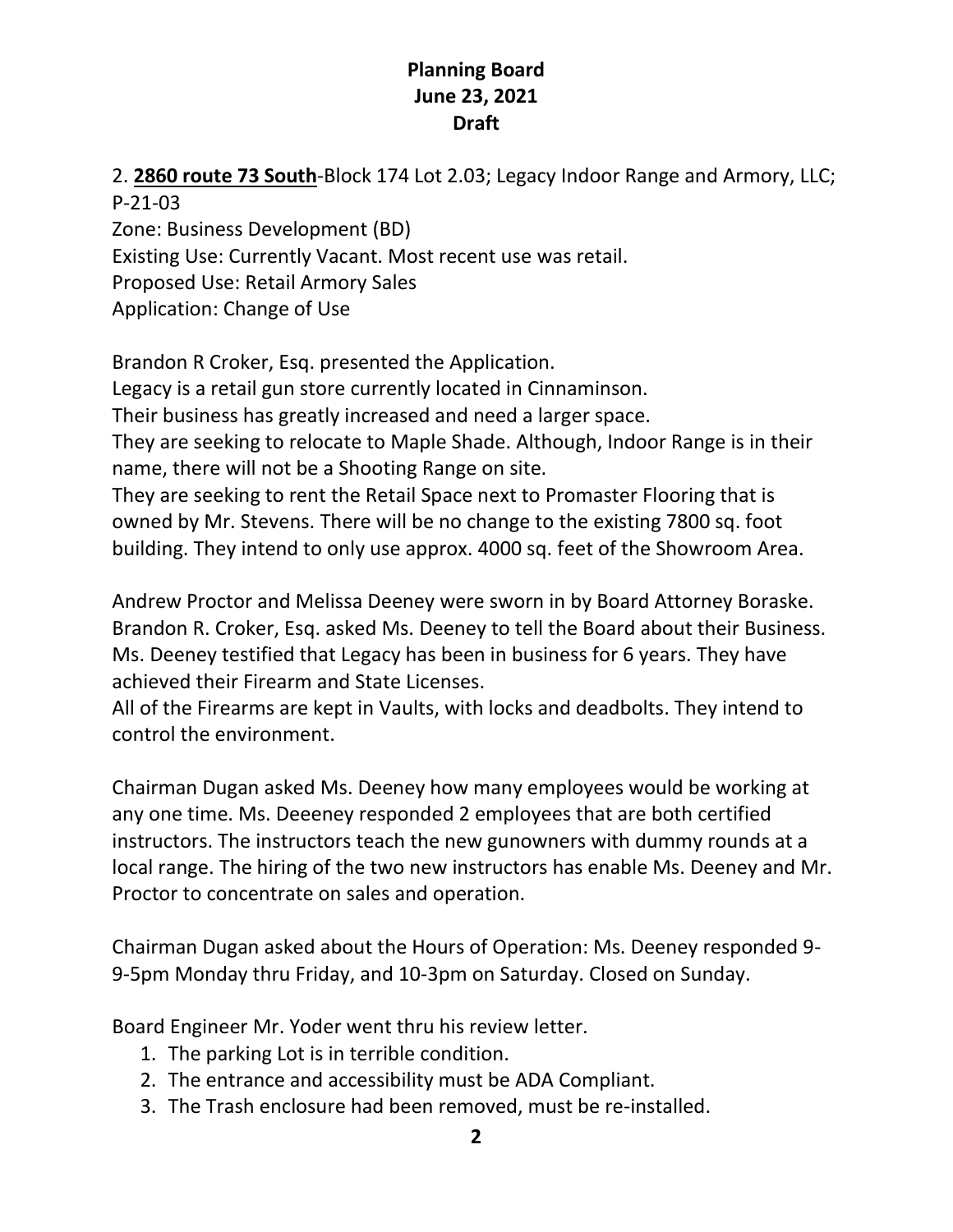Ms. Deeney testified that both owners are "Neat Freaks" and the property will be kept beautiful.

The Applicant is seeking a Site Plan Waiver.

Board Member Turek commented on the terrible condition of the Parking Lot. He requested testimony by the Owner of the Property (Mr. Stevens) That he will comply with Engineer recommendations to resurface the rear parking lot and to re-establish the Trash Enclosure.

Mr. Stevens was sworn in by Board Attorney Boraske. Mr. Stevens stated that he will comply with Engineer's recommendations.

Chairman Dugan asked The Applicants to explain the overall showroom floor and safety precautions to be put in place.

Mr. Proctor testified that all guns will be locked in a concrete (Floor to Ceiling) Vault. All Ammunition is kept off the showroom floor and no client will have access to the ammunition. All display cases are made of shatterproof glass and have an intricate lock system. All of which is mandated by the NJ State Police.

Mr. Proctor addressed The Signage package for exterior advertising. He stated that no gun is in the actual LOGO. Their new sign will comply with Code of Maple Shade.

The Trash Enclosure will be replaced and improved with a concrete floor. The ADA parking spot will be moved to the center by the entrance door as Requested by the Board Engineer.

Chairman Dugan opened the meeting to the Public. No one was present. A Motion to Close the Public Portion was made by Mr. Turek, second by Ms. Constantine, All Approve

Board Member Mr. Wilt commented on the difficult logistics of entering this property off of State Highway Route 73 North.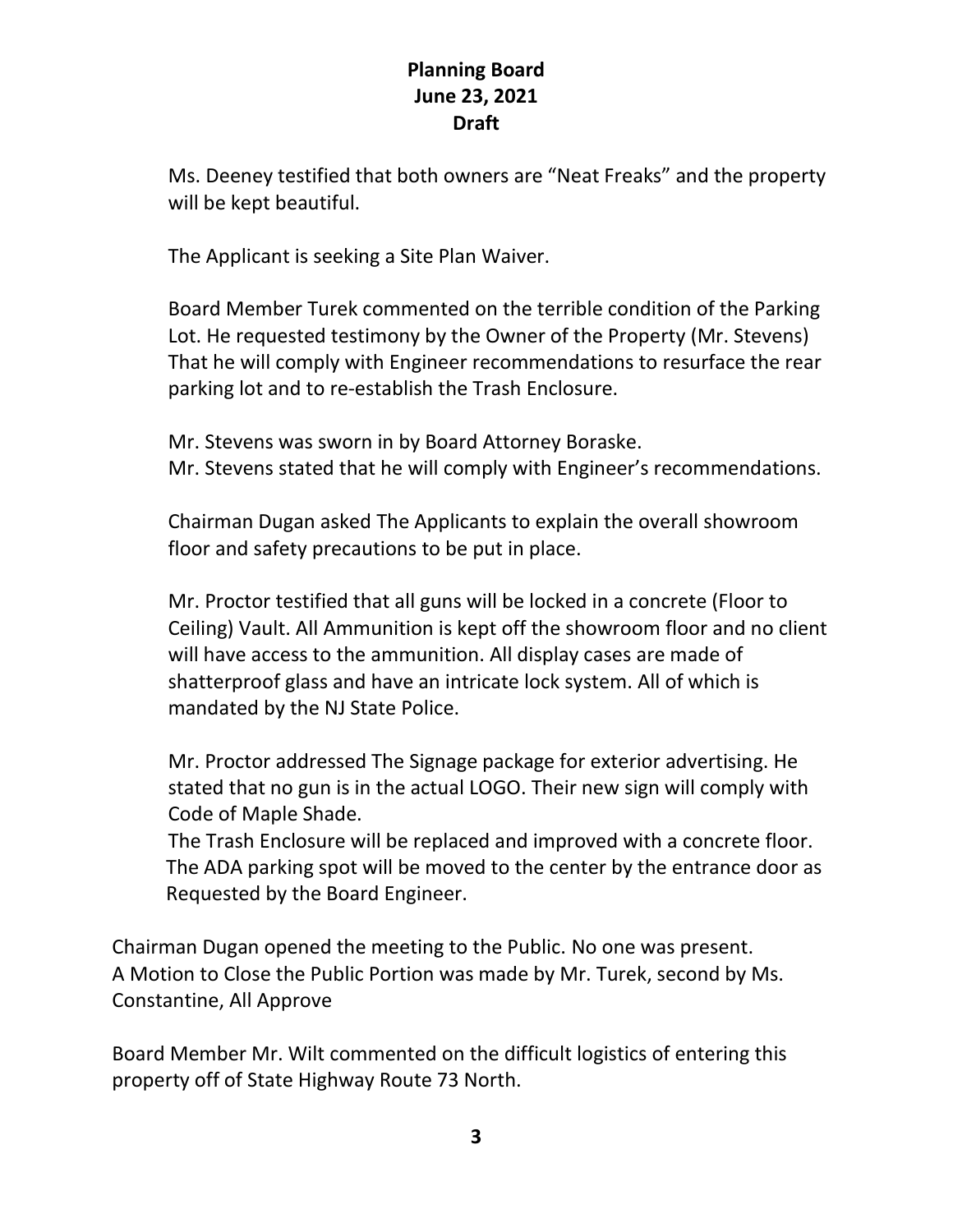Mr. Proctor testified that the Directions on their website will clearly state to enter off of KIng's Highway instead of Route 38.

Board Member Nunes asked about the Shooting Range? It is part of their name? Mr. Proctor stated that ATF requires that the word Range is in the name.

Chairman Dugan asked Board Attorney Boraske to state the requirements of the Application. Mr. Boraske stated that no Variances are needed, just the Change of Use and Site plan Waiver.

Board Attorney Boraske stated the CO would be contingent upon applicant's meeting the Board Engineer's Requirements.

Mayor Wiest asked what the time frame would be for opening. Mr. Proctor stated as soon as possible. The building and Safes would have to be inspected by the State of New Jersey and ATF. Mr. Proctor added at the shortest time frame, 90-120 days.

A Motion to Approve was made by Ms. Nunes, second by Mr. Mastrangelo, All Approve

**2. 108 E Main St**- Block 91; Lot 3; Dr. Brewlittle's Beer Co.; P-21-04 Zone: downtown Business (DB) Existing Use: Micro-Brewery Proposed Use: Same use, minor Site plan to add Balcony above existing structure and new outdoor stairs. Application: Minor Site Plan

Board Attorney Boraske swore in Applicant Mr. John (Jack) O'Donnell.

Mr. O'Donnell testified that Dr. Brewlittle's would like to repair the existing roof, add a small deck on top, and add a secondary egress set of stairs.

Board Engineer Yoder asked if any of the parking lot would be dug up or any changes to the existing footprint.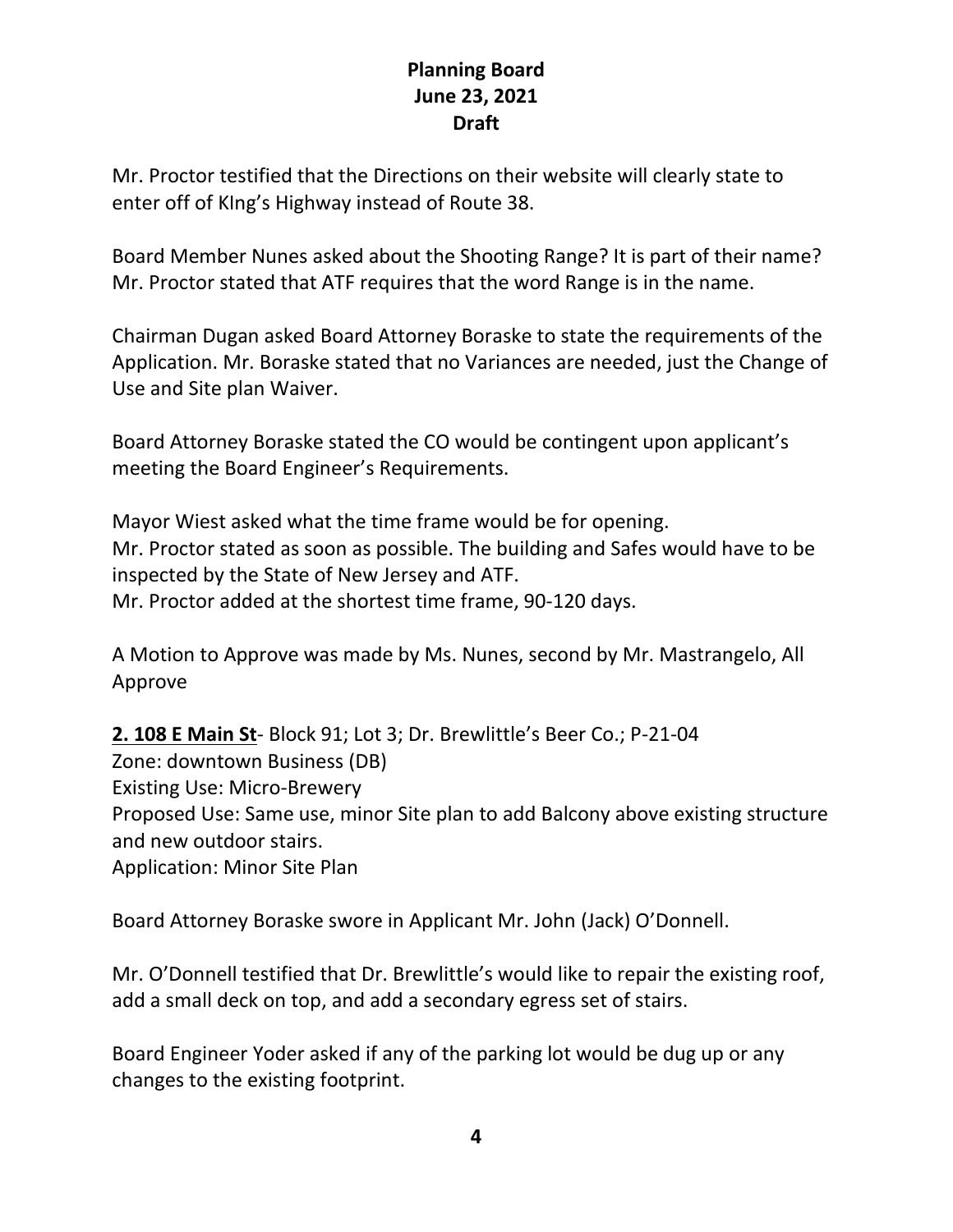Mr. O' Donnell testified the change would be that one of the two AC Units would be mounted on the wall instead of the ground, to make room for the outdoor staircase.

Chairman Dugan asked if there were any setback requirements for the deck? No expansion of existing building is planned, just a rooftop deck over the existing first floor roof.

Mayor Wiest asked if Dr. Brewlitte's was a Company or LLC. (dba as Dr. Brewlittle's). He made note that the Applicant was not represented by an Attorney.

Planning Board Officer Mr. Carter said he did not need an attorney for this Application.

Board Attorney Boraske stated the Application was for a minor Site Plan Waiver and not a variance.

Chairman Dugan to Boraske?: Are we on solid ground here? Boraske stated he is comfortable with the Application

Chairman Dugan opened the meeting to the General Public, No Comments A Motion to close the Public Portion was made by Ms. Constantine, second by Ms. Nunes, All Approve.

Board Engineer Yoder asked if the seating capacity would be increased due to the new outdoor deck? Applicant O'Donnell testified they would be adding maybe 10 seats.

A Motion was made by Deputy Mayor Nunes to grant the Site Plan Waiver, second by Twp Mgr Danson, All Approve.

Chairman Dugan stated: Let the record show that representatives from Kool Kids did not appear this evening for their Application.

#### **VIII. Solicitor Resolutions**